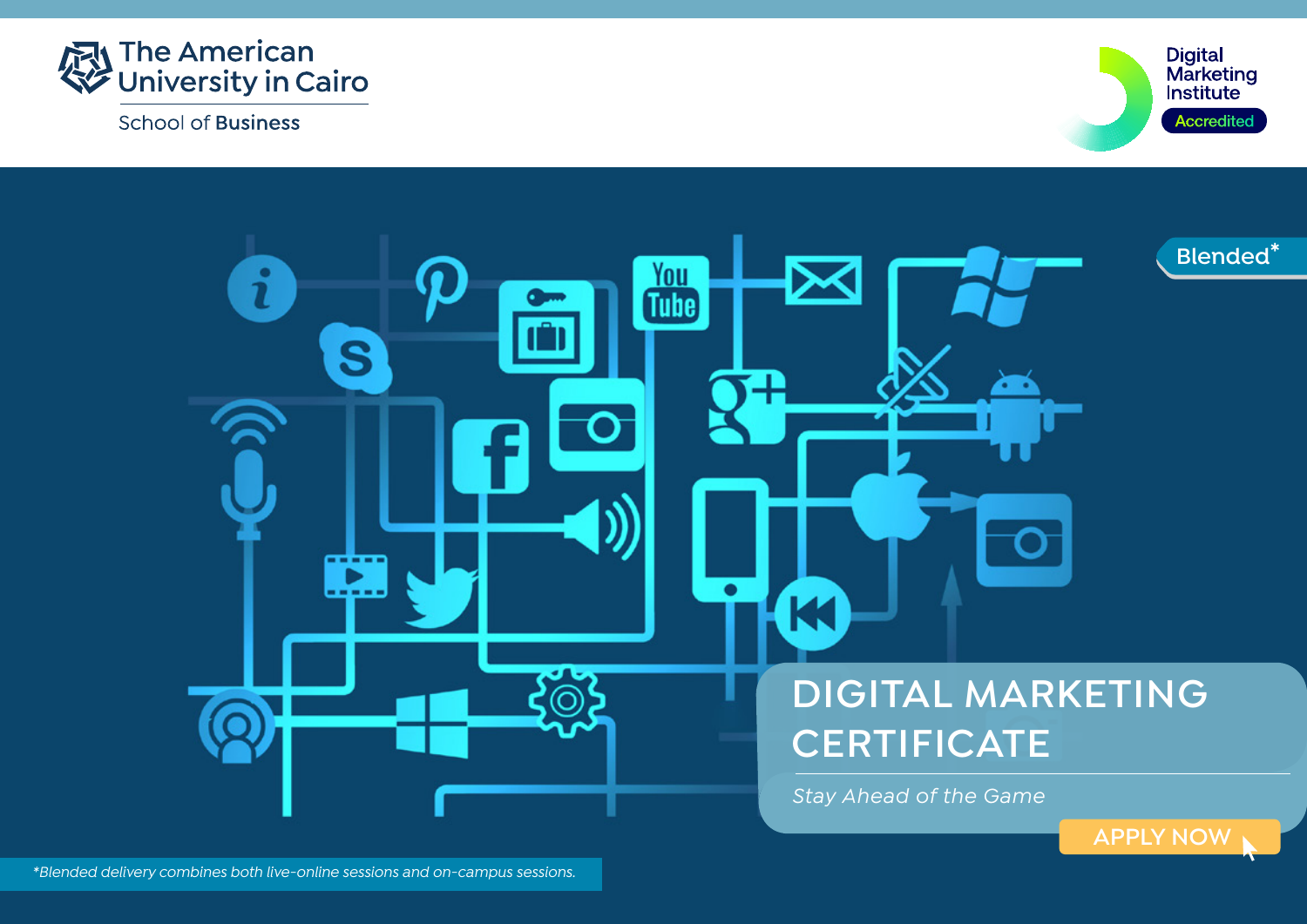### **Program Overview**

Digital marketing is one of the fastest evolving industries today, and many executives struggle to keep up with the rapid pace of change. The most successful executives need to understand the managerial frameworks and strategies behind apps, marketing channels, and social media networks.

This program takes a deep dive into the evolution of digital marketing strategies and tactics and how they are fundamentally changing the way organizations operate. Participants will learn to develop a strategic digital roadmap that meets both customer expectations and the organization's business objectives, implement and measure its impact, and integrate it within the larger marketing strategy.

Accredited from the Digital Marketing Institute (DMI), the AUC School of Business Executive Education Digital Marketing Certificate offers a unique understanding of the digital marketing journey. The program enables participants to enhance their career in digital marketing; utilizing a hands-on learning approach and gaining a deep understanding of the frameworks, practices, and applied skills needed to develop, plan, and implement an effective digital marketing strategy.

### **Key Benefits**

#### **Gain**

a thorough and hands-on understanding of the digital marketing landscape that has changed consumer behavior, disrupted the way businesses sell, and forever changed the customer journey.

#### **Identify**

and evaluate the different types of digital marketing objectives and tie them to your organization's business strategy from an integrated marketing perspective.

#### **Create**

a content marketing strategy that attracts target audiences and delivers value.

#### **Measure, analyze, and report**  on the performance of your digital

marketing strategy.

#### **Practice**

the right tactics within any strategy that will allow you to activate the different parts of your funnel.

#### **Develop**

your business acumen skills through critical thinking, collaboration, communication, and creativity.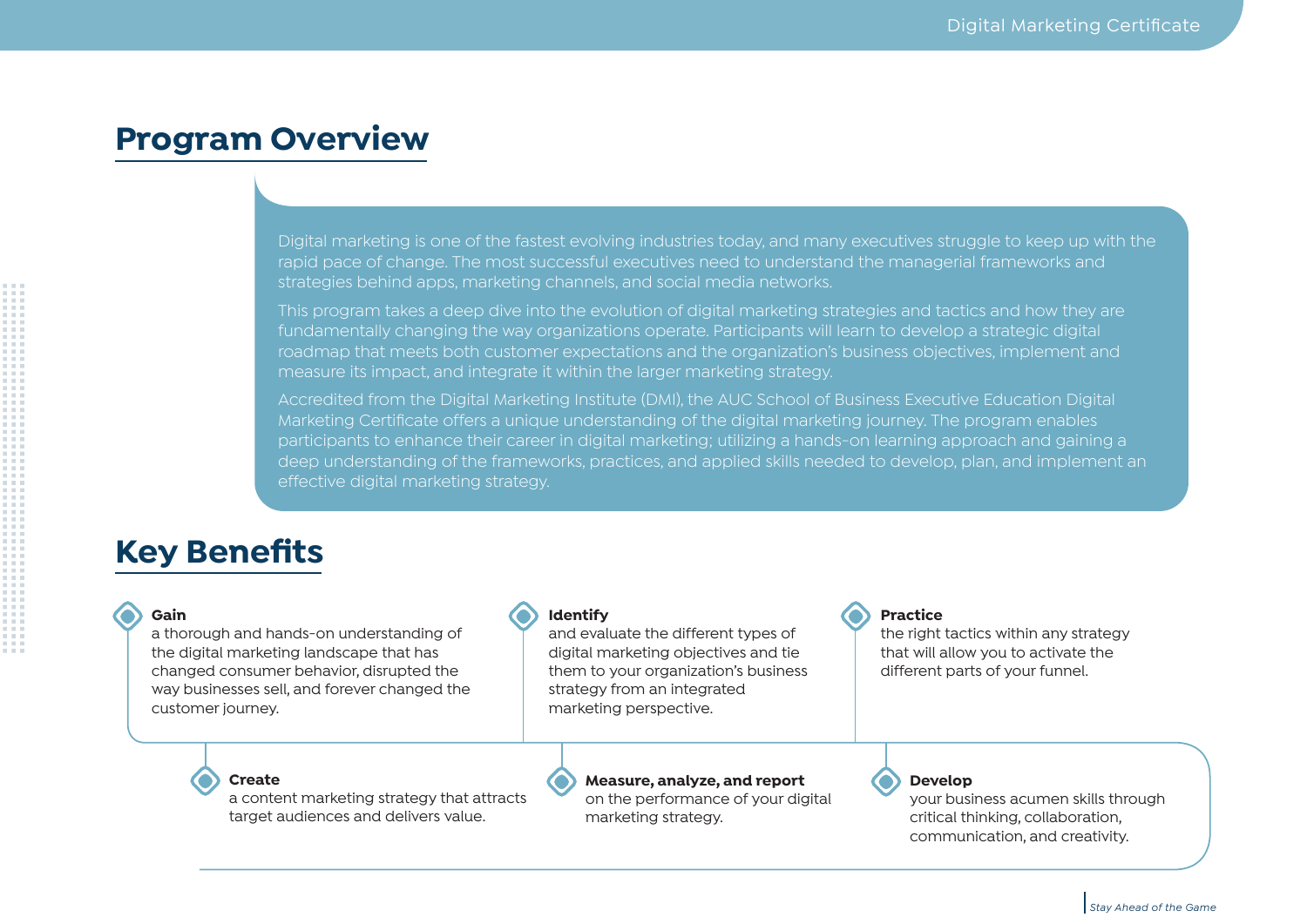### **Program Outline**

#### **Core Courses**

#### **Digital Marketing Landscape**

#### **(9 hrs)**

- **•** Recognize the ecosystem of the internet from the perspective of digital marketing
- Explain the new digital context with its technology, business impact, and trends as well as the opportunities and challenges
- Examine a client's digital structure
- Recognize digital marketing opportunities in GSM mobile networks
- Explore the digital mind-set in terms of digital governance, ethics, security and law

### **Digital Marketing Strategy and Planning**

#### **(12 hrs)**

**•** Set, evaluate and communicate a digital marketing strategy

- **•** Align and synergize both marketing objectives and digital objectives
- **•** Apply a clear framework for building a winning digital marketing strategy
- **•** Identify the right set of KPIs for different strategic objectives

#### **Content Marketing**

#### **(21 hrs)**

- **•** Identify and develop the different types of content needed to influence the customer across every stage of the buyer's journey
- **•** Gain technical knowledge of the concepts and best practices needed to create content that turns audiences into prospects, prospects into customers and customers into advocates
- **•** Measure the impact of your content marketing across your digital channels using analytics dashboards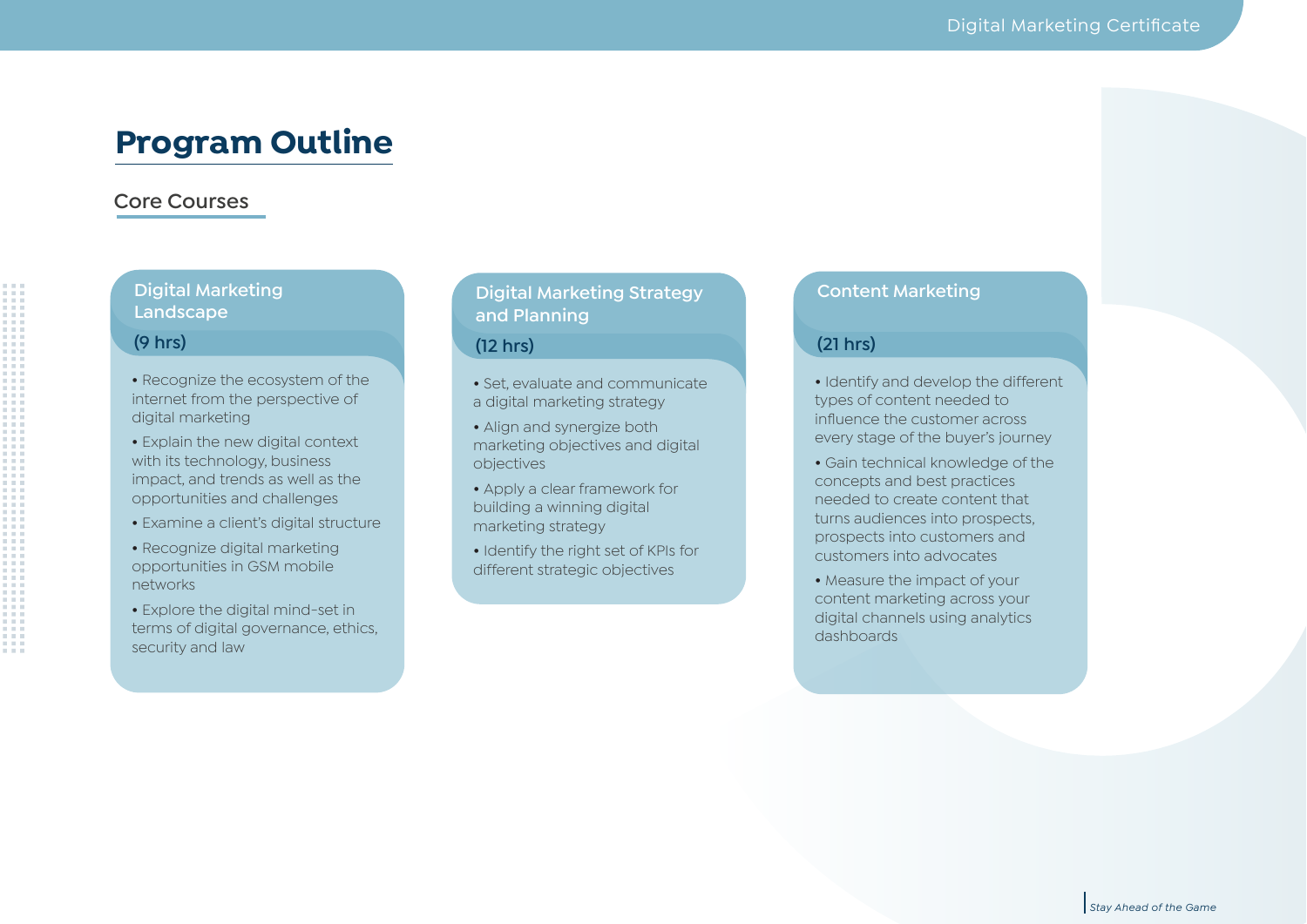### **Program Outline**

**Digital Execution I and II Tactics and Buying Methods**

#### **(24 hrs + 24 hrs)**

**•** Examine the full cycle of digital marketing implementation: SEO, SEM, display advertising and YouTube, social media advertising, programmatic buying, eCommerce, as well as special tactics such as remarketing and growth hacking

- Increase brand awareness through media buying
- Drive qualified traffic to your website and optimize it
- Invest in SEO to leverage higher ROIs
- Segment subscribers and retain customers through email marketing
- Use social media to increase brand equity and audience engagement
- Leverage display advertising and choose the right buying techniques
- Focus on mobile marketing efforts to reach the customer where it matters most

#### **Digital Analytics**

#### **(15 hrs) (5 hrs)**

- **•** Achieve your business goals with your digital toolbox
- **•** Use digital metrics and data analytics to track business performance
- **•** Identify data collection, data analysis techniques, and marketing automation

### **Capstone Project**

- **•** Build on your key takeaways from the above journey and apply to a final capstone project based on your learnings from all previous courses
- Due four weeks after last course

**Business Acumen Online Self-Study (1 Course)**

Effectively operating within a business setting and making a positive impact requires a certain set of skills and competencies. Explore critical 21st-century skills needed for today's business world, enabling passion and speed in dealing with different business situations

For the most updated list of Business Acumen courses, **[CLICK HERE](https://business.aucegypt.edu/execed/individual-programs/business-acumen-courses)**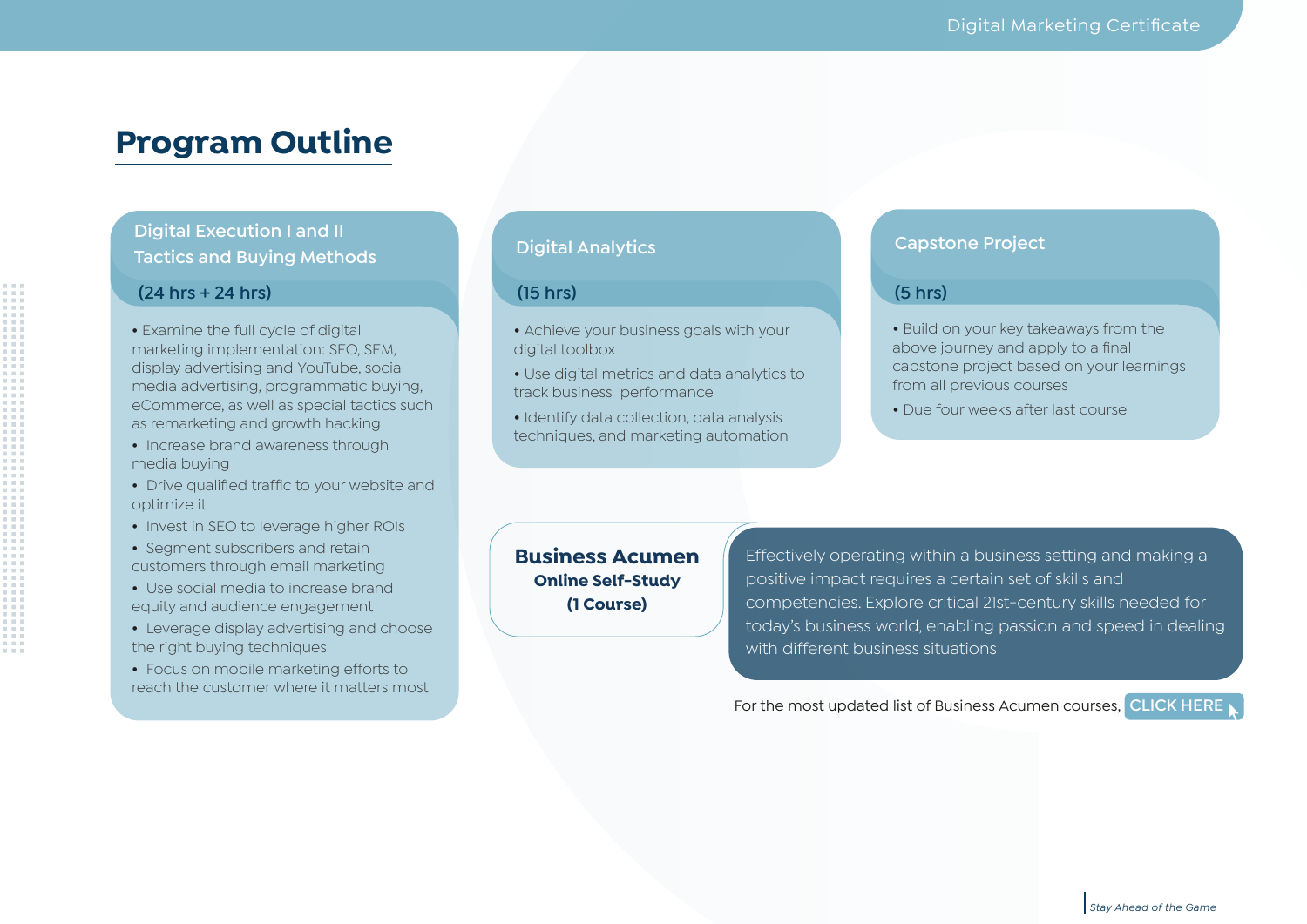# **Program Highlights**



- Global and local real-world case studies and applications
- Dynamic group and peer-to-peer discussions
- Business oriented assignments and projects with a focus on the local market
- World class simulations with cutting-edge technology

#### **[CLICK HERE](https://documents.aucegypt.edu/Docs/Business/ExecEd%20Revamp%20Brochures/Schedule%20-%20DMC.pdf)** for a detailed schedule.

*In exceptional circumstances, participants who are unable to attend on campus sessions will be accommodated.*

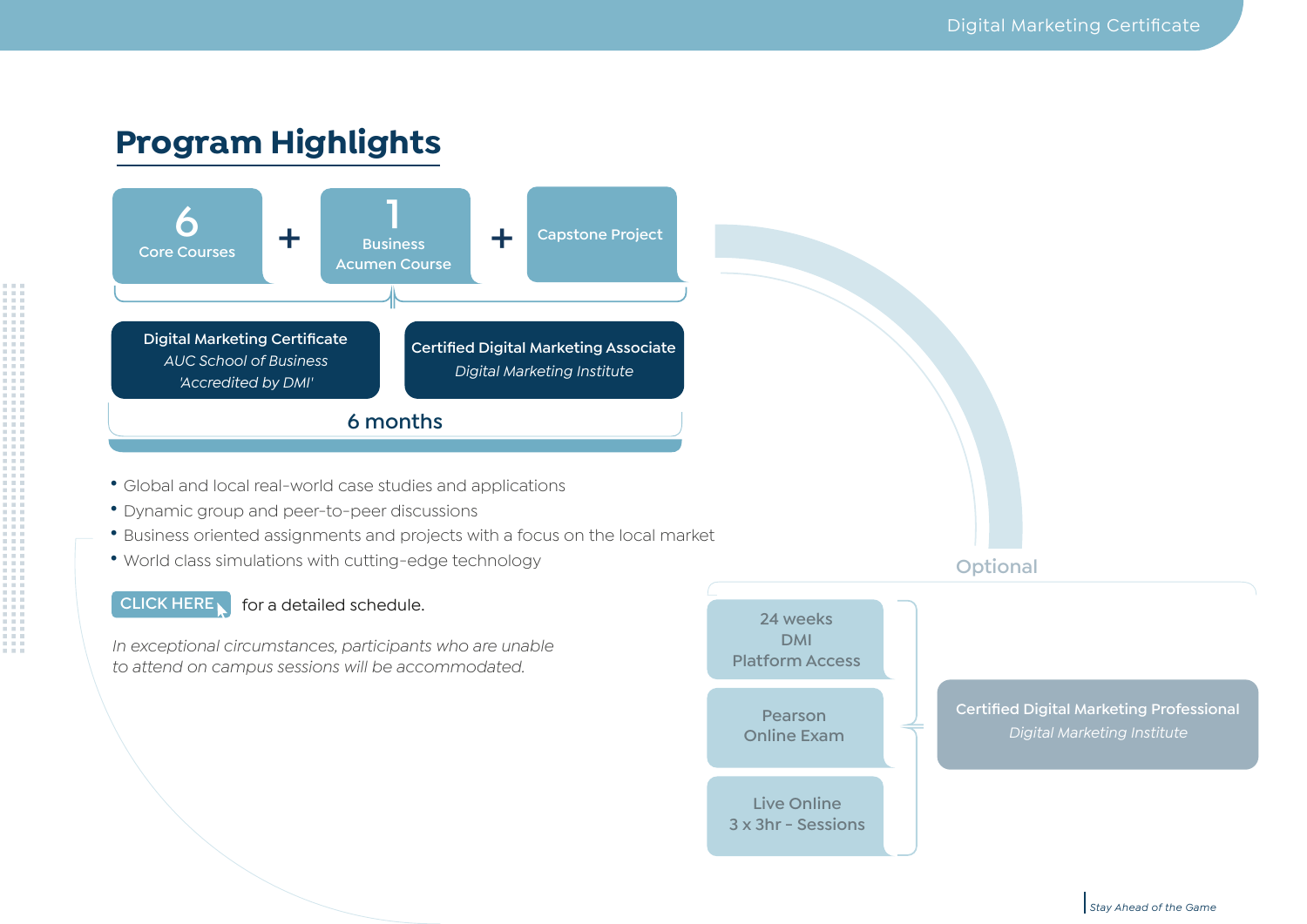# **Admission Criteria**

- Bachelor's degree.
- Proficiency in written and spoken English.

### **Program Logistics**



- The 6 core courses are conducted **sequentially.** • Participants need to complete one business acumen course within the **two semesters.**
- certificate within the same cohort to maximize the value of group dynamics and program coherence.
- online and asynchronous learning.
- Participants will have access to the **DMI platform** for the span of their certificate.

## **Who Should Attend?**

**Junior to mid-level marketing professionals** seeking to develop a comprehensive understanding of digital marketing and to progress their careers.

**C-suite executives** seeking to update their digital language.

**Career switchers and job seekers** looking to make a formal switch into digital marketing.

**Consultants** aiming to strengthen their knowledge of digital marketing tools and strategies as a way to develop better solutions for their clients.

**Entrepreneurs** looking to take their business knowledge to the next level.

**Agency Professionals** opting for improving the performance of their clients' digital marketing strategy.

*For professionals in agencies, publishers or on the clients' side.*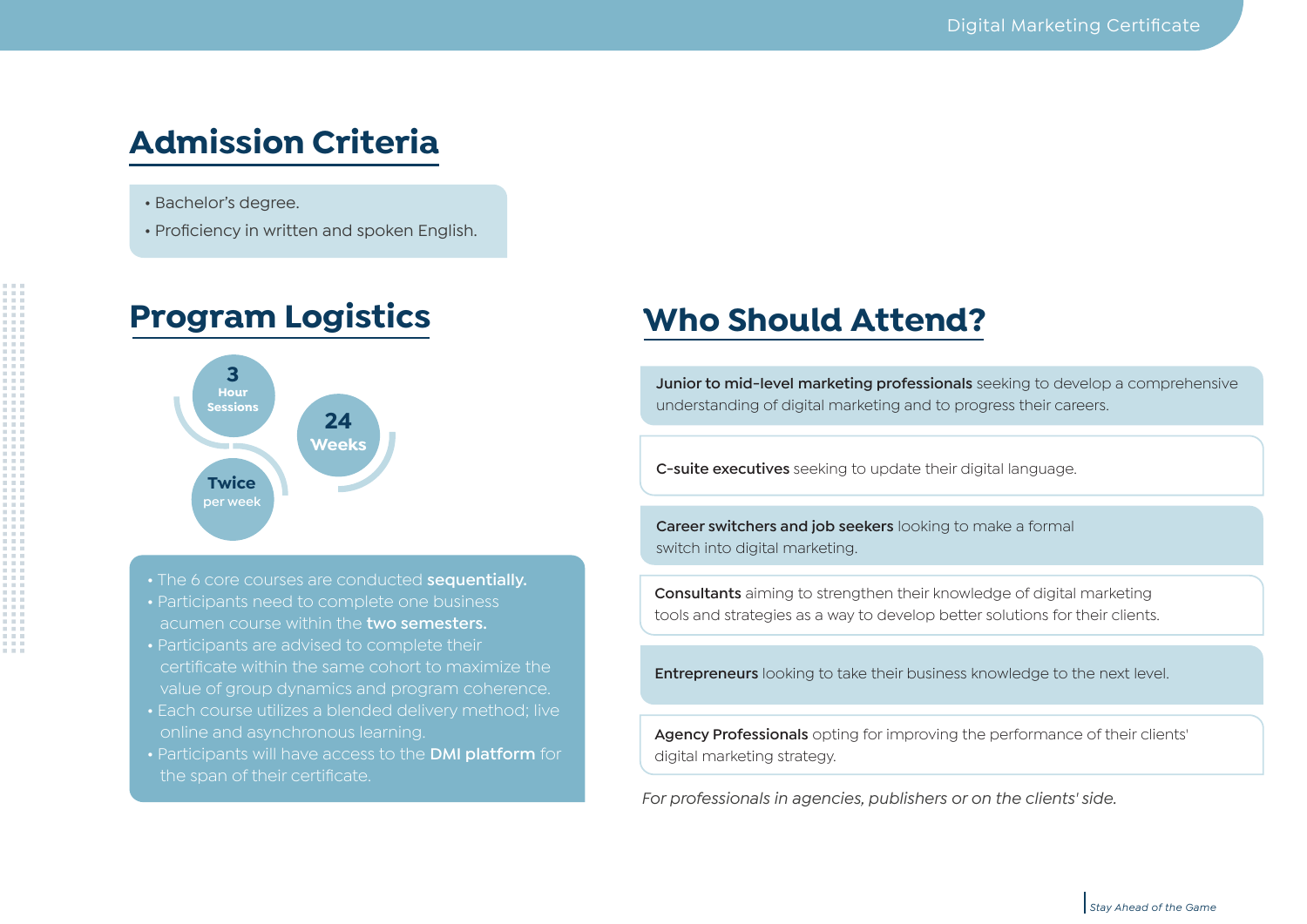### **Program Fees**

| Digital Marketing Landscape<br>Digital Marketing Strategy and Planning<br>Certified Digital Marketing Associate | (9 Hours)<br>$(12$ Hours) | <b>EGP 6,300</b><br><b>USD 300</b> |  | <b>Optional (Certified Digital</b><br>Marketing Professional) with<br>Pearson VUE Online Exam*                                                                                                                                                                                                                                                                                                                   | <b>USD 900</b> |  |
|-----------------------------------------------------------------------------------------------------------------|---------------------------|------------------------------------|--|------------------------------------------------------------------------------------------------------------------------------------------------------------------------------------------------------------------------------------------------------------------------------------------------------------------------------------------------------------------------------------------------------------------|----------------|--|
| Content Marketing                                                                                               | (21 Hours)                | <b>EGP 6,300</b>                   |  | *Graduates of the Digital Marketing Certificate who choose<br>to progress to the Certified Digital Marketing Professional<br>path will access the DMI Platform for 24 weeks followed by a<br>qualifying exam with a passing score of 60%. As an AUC<br>School of Business Executive Education alum, you will receive<br>a preferred rate for the DMI platform access<br><b>CLICK HERE</b><br>for payment options |                |  |
| Digital Execution I                                                                                             | (24 Hours)                | <b>EGP 8,700</b>                   |  |                                                                                                                                                                                                                                                                                                                                                                                                                  |                |  |
| Digital Execution II                                                                                            | (24 Hours)                | <b>EGP 7,200</b>                   |  |                                                                                                                                                                                                                                                                                                                                                                                                                  |                |  |
| <b>Digital Analytics</b>                                                                                        | $(15$ Hours)              | <b>EGP 4,500</b>                   |  |                                                                                                                                                                                                                                                                                                                                                                                                                  |                |  |
| Business Acumen Online                                                                                          |                           | <b>EGP 2,000</b>                   |  |                                                                                                                                                                                                                                                                                                                                                                                                                  |                |  |
| <b>Total Program Investment</b>                                                                                 |                           | EGP 35,000<br>+ USD 300            |  |                                                                                                                                                                                                                                                                                                                                                                                                                  |                |  |

### **About DMI**



The Digital Marketing Institute (DMI) is the Global Certification Body for the industry. As of March 2021, the DMI has almost 135K professional members globally. The Digital Marketing Institute's goal is to address the growing digital skills shortage by helping individuals from across the globe up-skill and kick-start their digital marketing career or protect an existing career. The Digital Marketing Institute provides the most widely taught set of Certification Standards in Digital Marketing for professional learners and educators in the industry and works with educational institutions that are committed to providing the best education to advance careers and enhance digital knowledge to address the global digital skills shortage.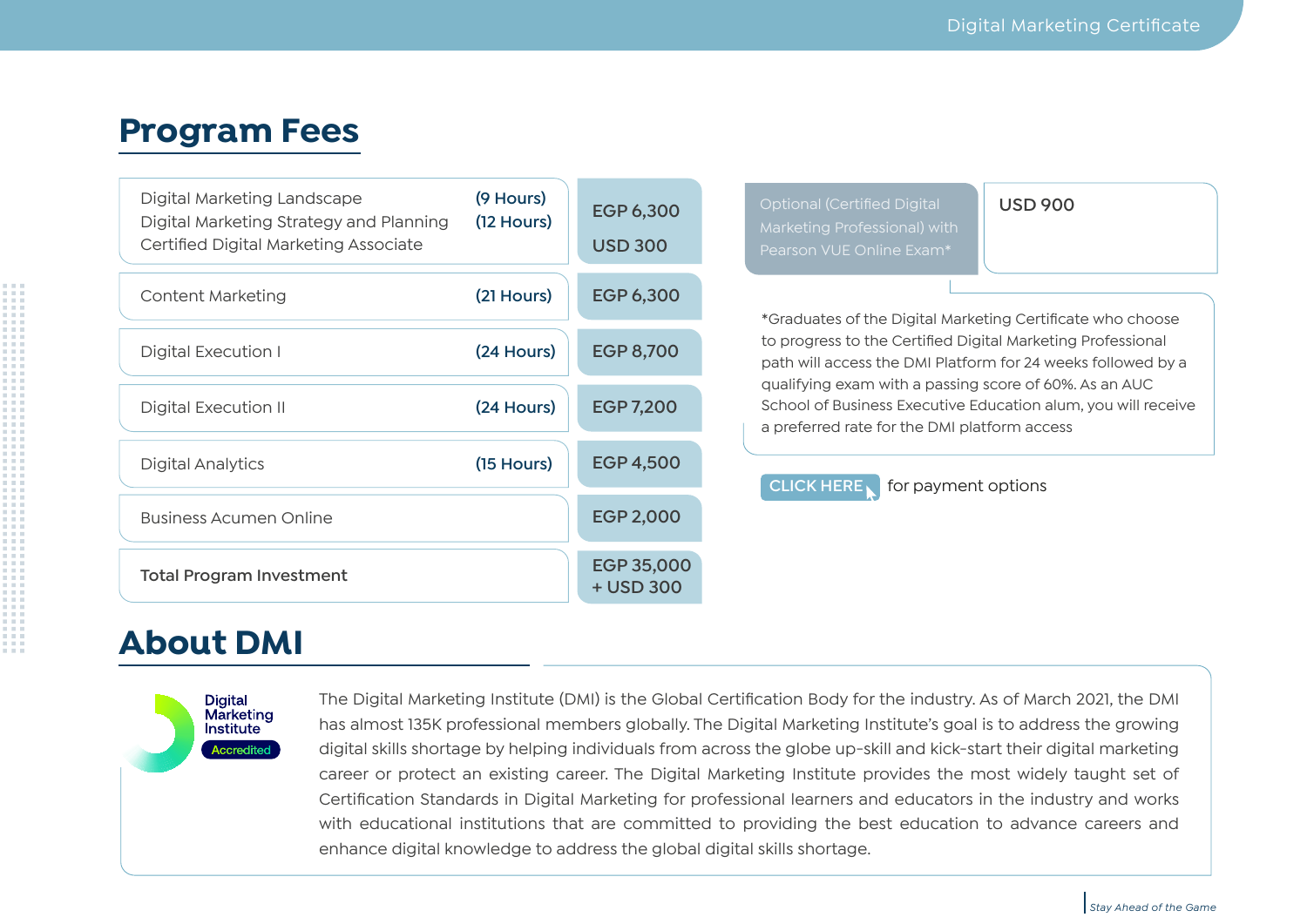## **Our Commitment**

No matter where you are in your professional journey, at the AUC School of Business Executive Education, we design programs that support you every step of the way.

There's always something to learn at every stage of your career lifecycle. From the moment you start your journey, and throughout your career trajectory, we design our programs to enrich your knowledge and extend the horizons of your vision. At the AUC School of Business Executive Education, our mission is to help you reach your growth goals of self-fulfillment and actualization.

Our programs provide a world-class experiential learning track in a collaborative environment of like-minded individuals. You will learn from acclaimed faculty members who deliver uniquely designed programs that offer practical solutions to business challenges. Ultimately, you will emerge with a new perspective that disrupts the status quo and generates creative solutions.

### **AUC School of Business**

### **AUC School of Business Executive Education**

The AUC School of Business Executive Education was established in 1977 as a center of excellence to provide Egypt and the wider region with specialized executive education programs by offering open enrollment programs and business solutions to individuals and corporates. Constant evolution and reinvention is the hallmark of our mission, as we drive ourselves forward to increase our impact, maintain our relevance, and reflect the ever-changing business environment.

Between the years 2013 and 2020, the School of Business has been ranked that offer open enrollment executive education programs, ranking at 67 in 2020.

The AUC School of Business executive Education is equipped with a full-fledged business solutions unit, with off-the-shelf and customized training programs, as well as coaching and assessment services. The unit works to facilitate, enable and partner with businesses striving to achieve organizational excellence.

Acting as a knowledge bridge between Egypt and the rest of the world, the AUC School of Business boasts an unrivaled reputation as the top private business school in Egypt and one of the best in Africa and the Arab world. Belonging to the 1% of business schools worldwide endowed with a "triple-crown" accreditation (AACSB, AMBA, and EQUIS), the School is dedicated to shaping the business leaders, entrepreneurs, and change agents of tomorrow by harnessing leadership, integrity, ambition, and excellence.